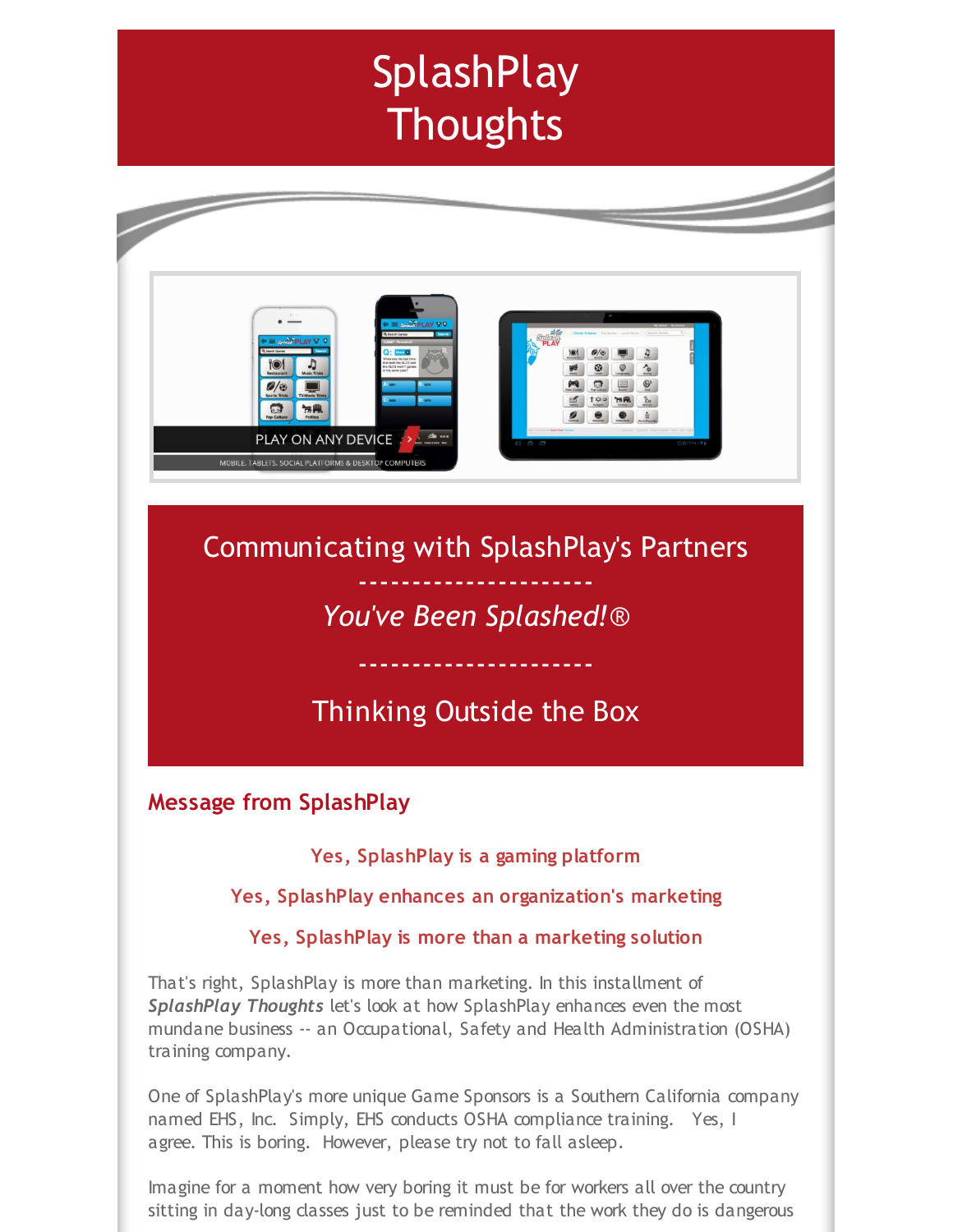and may kill them. As if steel workers, forklift operators, power plant workers or factory workers don't already know this. But, our governments (both State and Federal) believe drilling such information into workers' heads is important. And maybe it is. However, I thought there was a way to enhance the experience through gamification.

When I met EHS, I proposed they consider gamifying their training with SplashPlay. In doing so, EHS and training attendees enjoyed numerous benefits:

- 1) Participants were entertained while learning
- 2) Participants played games away from the training classes
- 3) Game play fortified and reinforced learning
- 4) Active participation earned participants rewards
- 5) EHS delivered deals, offers and tips to players
- 6) EHS differentiated itself from the competition

All this for a one-time Life-time software license fee of \$1,500.

As we like to say, "*Every idea is a good idea for SplashPlay*." As such, let's look at EHS's use of SplashPlay.

**While touring EHS give some thought to businesses in your community that would benefit by adding gaming to their products or services -- from training companies like EHS to doctors, there are unlimited opportunities.**

#### **EHS Gamifies with SplashPlay**

Let's look at the EHS / SplashPlay game platform.

#### **The Landing Page**

Every SplashPlay Game Sponsor is provided a personalized game landing page to fortify their brand. Here we see the EHS logo prominently displayed.



#### **Personalized Game Buttons**

EHS is a Life-time Game Sponsor and as such, is provided four (4) personalized buttons -- one for each game category: CONSTRUCTION, GENERAL INDUSTRY, ENVIRONMENTAL and RISK MANAGEMENT.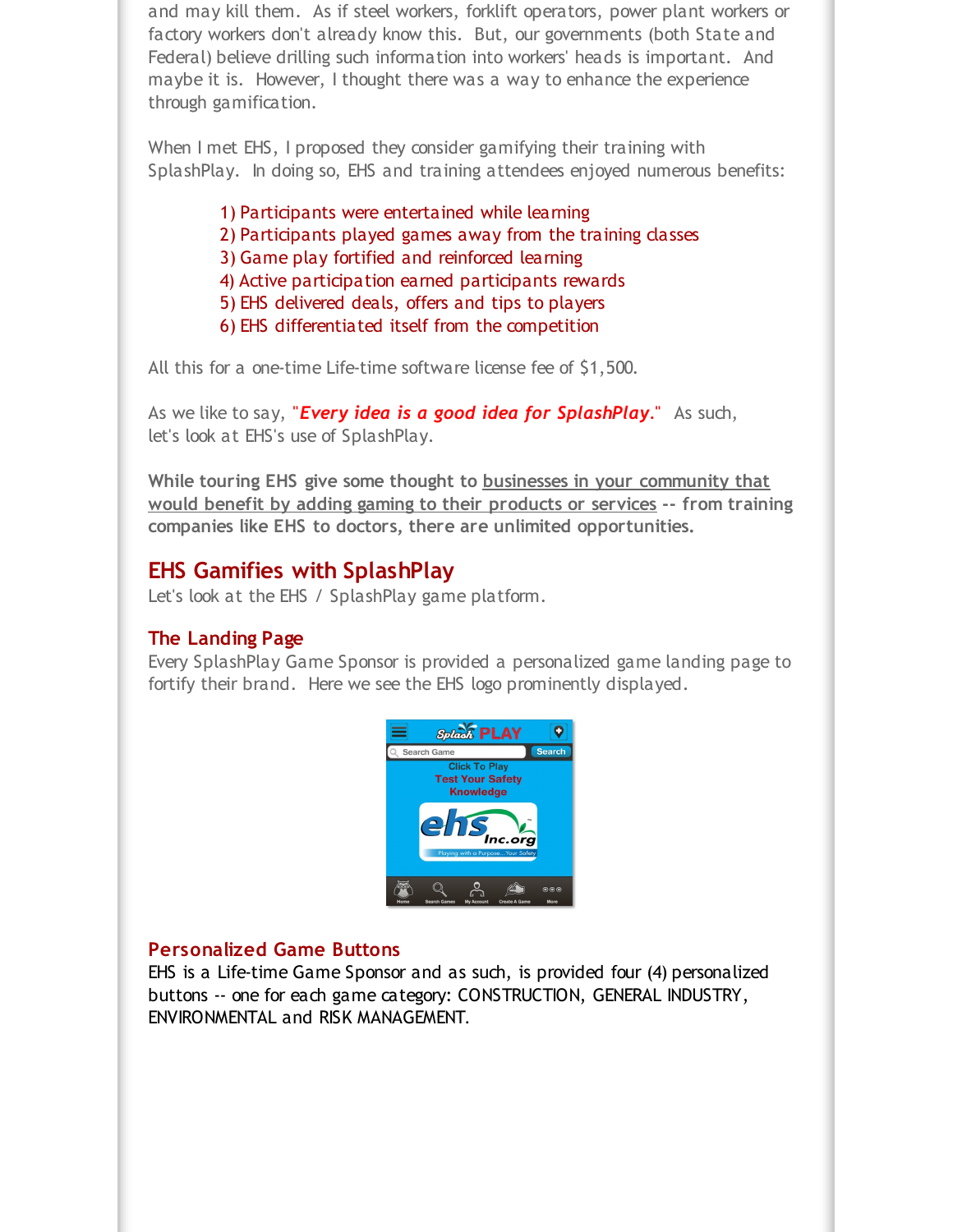| <b>Splash PLAY</b>                               |                                                   |
|--------------------------------------------------|---------------------------------------------------|
| Search Game                                      | <b>Search</b>                                     |
| <b>CONSTRUCTION</b><br>$e$ hs                    | <b>GENERAL</b><br><b>INDUSTRY</b><br>$e$ hs       |
| <b>ENVIRONMENTAL</b><br>$e$ hs                   | <b>RISK</b><br>MANAGEMENT<br>ehs                  |
| <b>Search Games</b><br>Home<br><b>My Account</b> | $\odot\odot\odot$<br>More<br><b>Create A Game</b> |

#### **Game Lists**

Under each Game Button, Game Sponsors can create an unlimited variety of games, each allowing an unlimited number of trivia questions.

| $\equiv$ Splash PLAY $\ddot{\bm{x}}$                                                                        |  |
|-------------------------------------------------------------------------------------------------------------|--|
| <b>Search</b><br>Search Games                                                                               |  |
| <b>Available games Click To Play</b>                                                                        |  |
| Fall Protection Comp. Per                                                                                   |  |
| > Aerial Lifts                                                                                              |  |
| > Backhoe Operations                                                                                        |  |
| $>$ OSHA 30 Hr. $\triangle$                                                                                 |  |
| > Scaffolding                                                                                               |  |
| $\bullet\bullet\bullet$<br>More<br><b>Search Games</b><br><b>Create A Game</b><br>Home<br><b>My Account</b> |  |

### **The Trivia Game**

Illustrated here is General Construction trivia about a Front-End Loader. Each question can have between two (2) and four (4) answers including "YES/NO", "TRUE/FALSE" and multiple choice. Also, each question can be assigned a unique image which the player enlarge by simply tapping the image.

If you look closely, you will see that the question has a countdown timer showing the points the player earns if answered correctly. The faster the player answers correctly, the more points he or she earns.

Finally, note the "SHARE" button in the upper left next to the big blue "Q". By tapping the Share button, the player can share the game with his friends and followers on social media.



#### **The Results Page**

Once the player answers the a question, SplashPlay displays the question results page showing whether the player successfully answered the question, points earned, as well as progress about the number of questions answered, number of correctly answered questions, and the total points earned.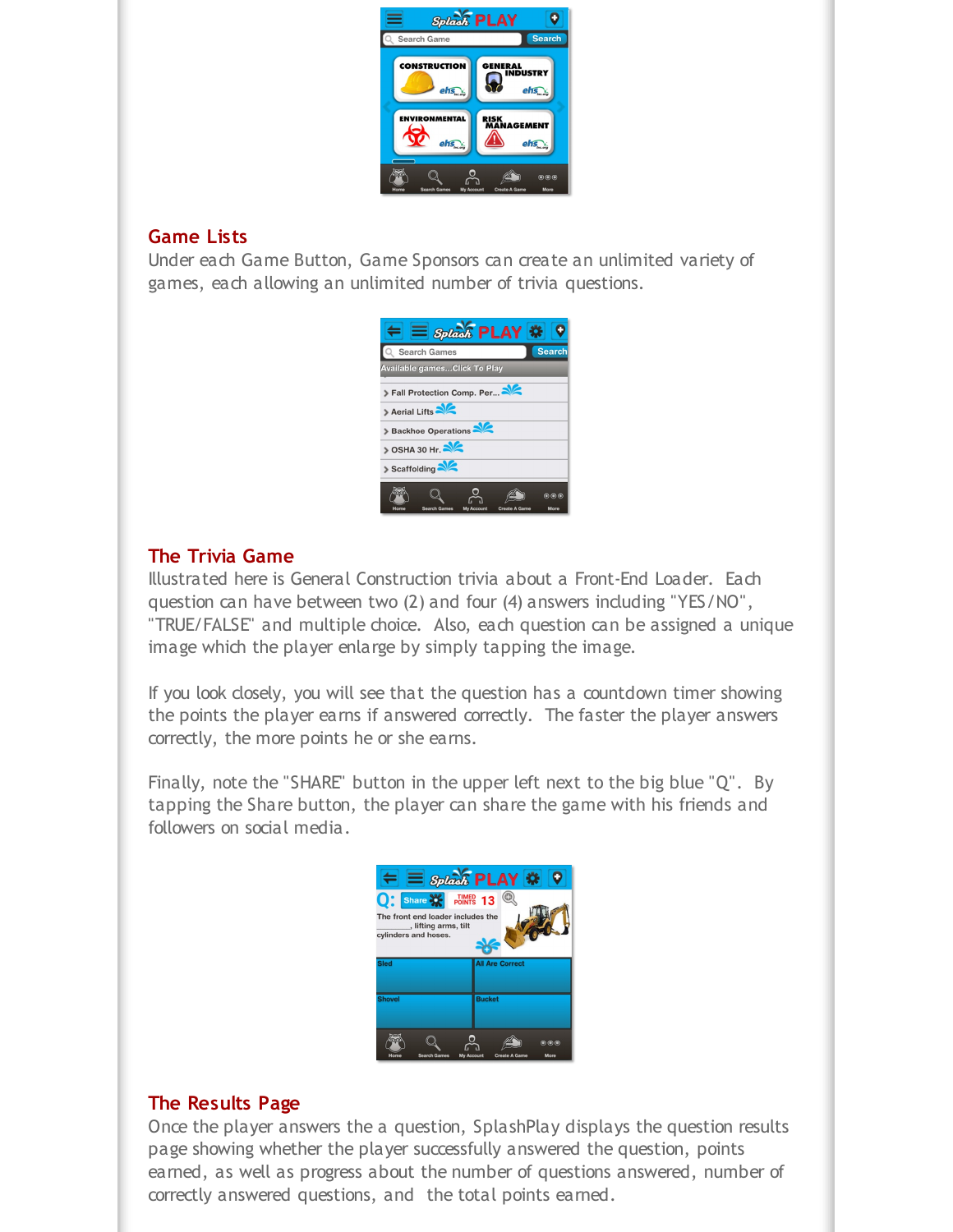At the bottom of the Results Page is the Game Sponsor's Deal Button. When the player clicks the Deal Button the details of the deal are revealed.



#### **SplashPlay's Deal Page**

SplashPlay's dynamic deal page is truly a powerful feature included in SplashPlay's services at no additional cost to the Game Sponsor. In this example, we see EHS announcing an upcoming Hazardous Materials webinar along with a link to register.

Note there is a Share button at the bottom of the page. By clicking this button, game players can share the deal in Social Media. Also, players can click the Save button allowing the deal to be saved in the player's SplashPlay account for a later date.



Like so many opportunities in America, there are many ways to employ SplashPlay to gamify and empower a business's marketing as well as its products and services. Your potential Game Sponsors are only limited by their imagination. It is, however, up to you to fuel their imagination.

Once again, "*Every idea is a good idea for SplashPlay*."

#### **Accessing the EHS OSHA Safety Game**

As we have done before, we want to remind you of the many ways players can reach a SplashPlay Game Sponsor's game. Here we illustrate four ways. We encourage you to try them all.

#### **Personal SplashPlay Game Link**

The following URL illustrates the Game Sponsor's personal game link provided by SplashPlay. This link can be attached to emails, shared throughout Social Media, embedded in website buttons and graphics, and even be pointed to by any URL the Game Sponsor desires to use.

**[http://www.splashtrivia.com/a221](http://r20.rs6.net/tn.jsp?f=001dvjrYOzjQmaovHNWxrPDeR2PvVKUPrezi8_FdHLzA1qw08h6RgYLgX6J5AIH0X3-pOrSUKD8Uuqace6cVg6YTqei30tnp61mOmUN8BizB_66tyD84-aXRJfjiLWsJEes8DR3tq6Zc1lO2RLAivn4Ge6IOCMOBTRGTpVAMJF2rBhvUyP1b0KkSg==&c=&ch=)**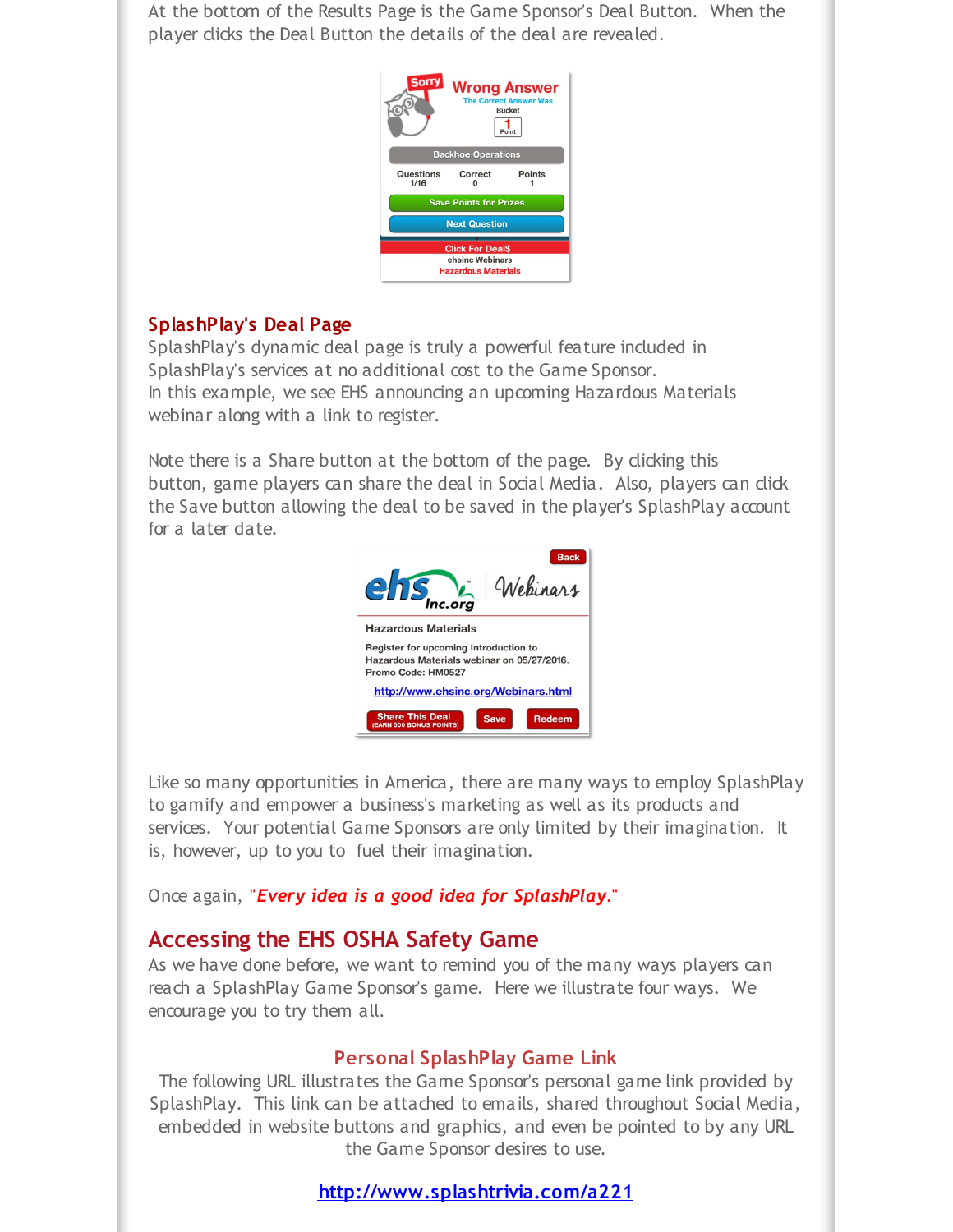#### **Game Button**

Here we see an example of the Game Sponsor's game link embedded in a button that can be incorporated in websites and applications. Click it and try it

**OSHA Safety Trivia** 

#### **SplashPlay Affinity Domain**

A unique SplashPlay service is our Affinity Domain program. Based on availability, Game Sponsors can reserve a unique SplashPlay Affinity domain for their game as illustrated below:

## **[http://safety.splashplay.com](http://r20.rs6.net/tn.jsp?f=001dvjrYOzjQmaovHNWxrPDeR2PvVKUPrezi8_FdHLzA1qw08h6RgYLgbtgGXTYl-NzvZn4aOaak8JsvxivWFfKDSRDukBZqyOM69R00UuOSYXjMXKT-A4rkqOoRipylQZtZmPoEjzUyy8KwZHF45N8k-I1fpwr5tRSnE_8-wyv56M=&c=&ch=)**

### **SplashPlay TouchPoint**

Unique to SplashPlay is our personalized SplashPlay QR Code real-world TouchPoint.

SplashPlay provides each Game Sponsor its own personalized camera-ready TouchPoint artwork that can be incorporated into their print media -- including the backs of business cards, product packaging, brochures, invoices, event tickets, collectables, drink ware and more.

The bottom line is simple: **If it can be printed, Game Sponsors should include their SplashPlay TouchPoint**.



**-** Feel free to share this issue of *SplashPlay Thoughts* with potential Game Sponsors as well as potential SplashPlay Game Consultants. Just click the "Forward this issue" link below.

**------------------------------------------------------------------------------------------------------------**



**SplashPlay, Inc.** 31915 Rancho California Road, Suite 200-237 Temecula, CA 92591 [www.SplashPlaygamify.com](http://r20.rs6.net/tn.jsp?f=001dvjrYOzjQmaovHNWxrPDeR2PvVKUPrezi8_FdHLzA1qw08h6RgYLgSjN0ZTdy1AuajSXjozAIA093usZFuo1AQFEj68vfsZi86QUVfpT6mTyH1hz6tbBGYhW6RyEBpGNJ_jacLK8Rp5E8XLHiqoCug2PeaBsXo5k2Jc1LfaKkhA=&c=&ch=) (877) 286-9003